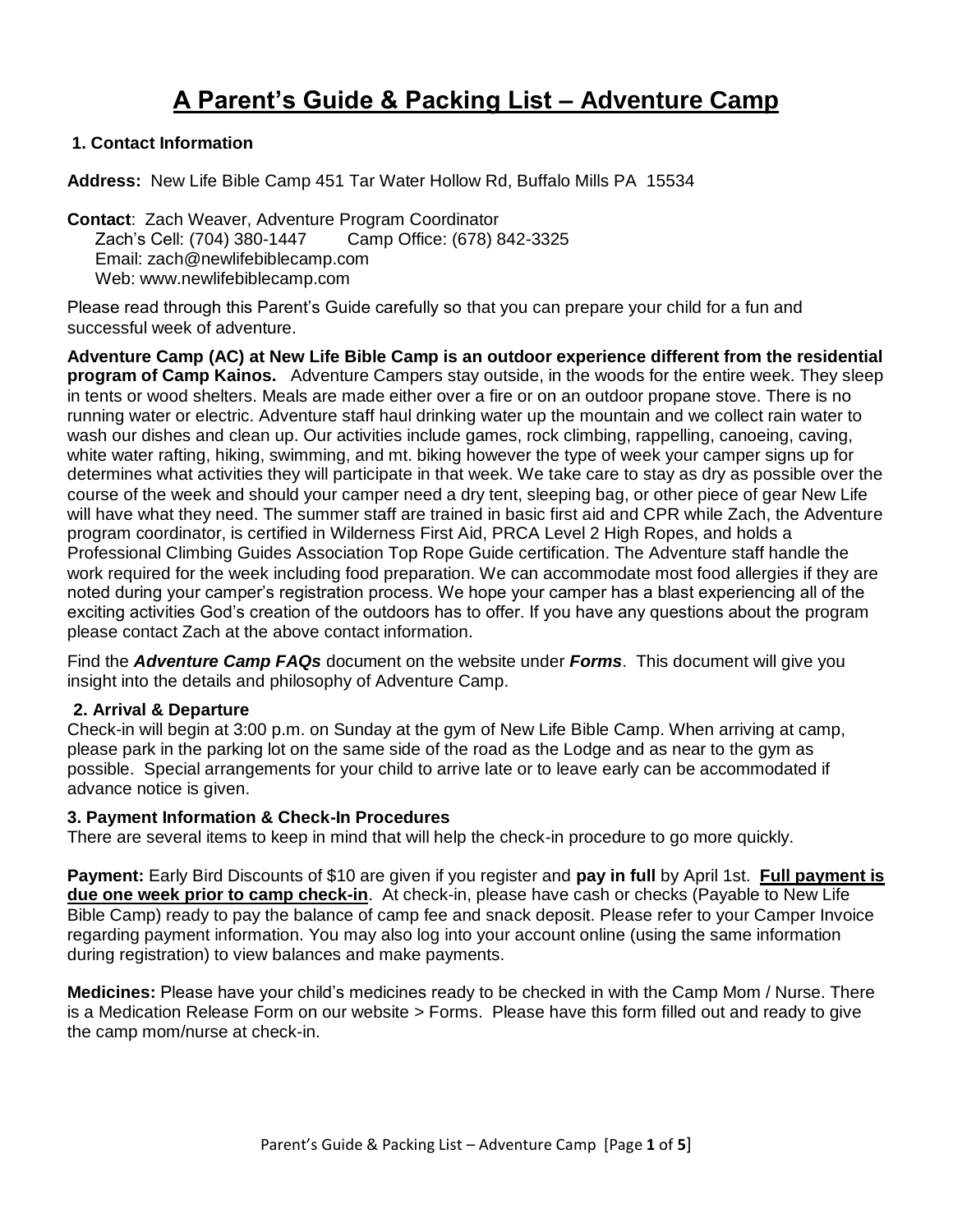**Refund Policy:** In the event of an illness or sickness, we will refund the full amount of payment **(minus the \$25 registration deposit)** if the cancellation is made up to one day prior to arrival at camp. During camp, the refund will be prorated for the amount of days not present. *Refunds are not given for homesickness.*

## **4. In an Emergency**

At Camp: In the case of an emergency or accident involving your child, you will be notified immediately by the Camp Director. Adventure staff are trained in basic first aid and CPR while the program coordinator is trained in Wilderness First Aid. On the registration form we asked for medical conditions that the camp or emergency services personnel may need to know. Please notify us if there are any changes or additions to this information. Also on your registration form we asked you for an Emergency Contact. Please be sure that this contact person knows how to contact you in case of an emergency.

At Home: If there is an emergency and you need to speak with your child, call or text the camp at 678-842- 3325. If you are unable to contact anyone, you may call the Adventure Program Coordinator at (704)-380- 1447.

# **5. Contacting Your Camper**

If you would like to communicate with your child during camp, please send mail via the US Postal Service to the address listed at the top, OR send a message to your child by going to our website > Contact > Camper Contact Form (Your counselor will be "Adventure Camp"). Please limit your messages to one per day. Due to the nature of the Adventure Camp program, we will try to get messages to your child, but we will not be able to have a daily mail call. Please remember to not send food care packages in the mail due to lack of storage space at camp.

## **6. Medications & Allergies**

Medications should be in the original container marked with the child's name, dosage information and correct time intervals. Medications will be checked in with the Camp Nurse / Mom and administered by the Adventure Camp staff. Occasionally your child may suffer from a virus, cold or flu. If your child should become ill while at camp you will be notified immediately. If your child is contagious, we will make immediate arrangements for them to go home. If your child's illness is deemed temporary, the camp will make every effort to treat the symptoms. Along with the Camp Nurse, your child and you, a decision will be made about the course of treatment. If your child has food allergies or other special considerations, please let us know prior to camp so we can make adjustments to their menu. To complete a "Medication Release Form", go to our website and click on the Downloads link in the menu to download a form.

# **7. Snack Shop**

The Snack Shop sells a variety of items from keepsakes to snacks. T-shirts and hats will be available for purchase ranging up to \$25.00. Sodas and candy range from \$0.25 to \$1.75. Snack money is deposited by parents with your registration form or at check-in time. You may also add money to your child's account during the week by calling the camp office. We can add money to your child's account with a credit card. The balance will be returned at the end of camp.

## **8. Discipline**

At New Life Bible Camp, we are aware that there will be a day when every little angel may need a halo adjustment. First and foremost, we try to quickly resolve any conflicts your child may be involved in without removing him/her from an activity. On occasion, a "timeout" may be necessary to give a child a chance to regroup. You will be notified of any serious or persistent problems with your child. New Life Bible Camp reserves the right to dismiss any camper if his/her behavior is deemed to be inappropriate for the goals of the summer program

## **9. Weekends**

The weekends are not a part of our summer camp program and are to be used for the convenience of the parents due to transportation, schedule conflicts, and/or children of different ages coming to weeks following each other. There is an extra cost of \$45.00 for staying through the weekend. During the weekend your child can launder his/her clothes for the week to follow. To complete a "Weekend Application", go to our website and click on the Downloads link in the menu to download a form. Spaces are limited.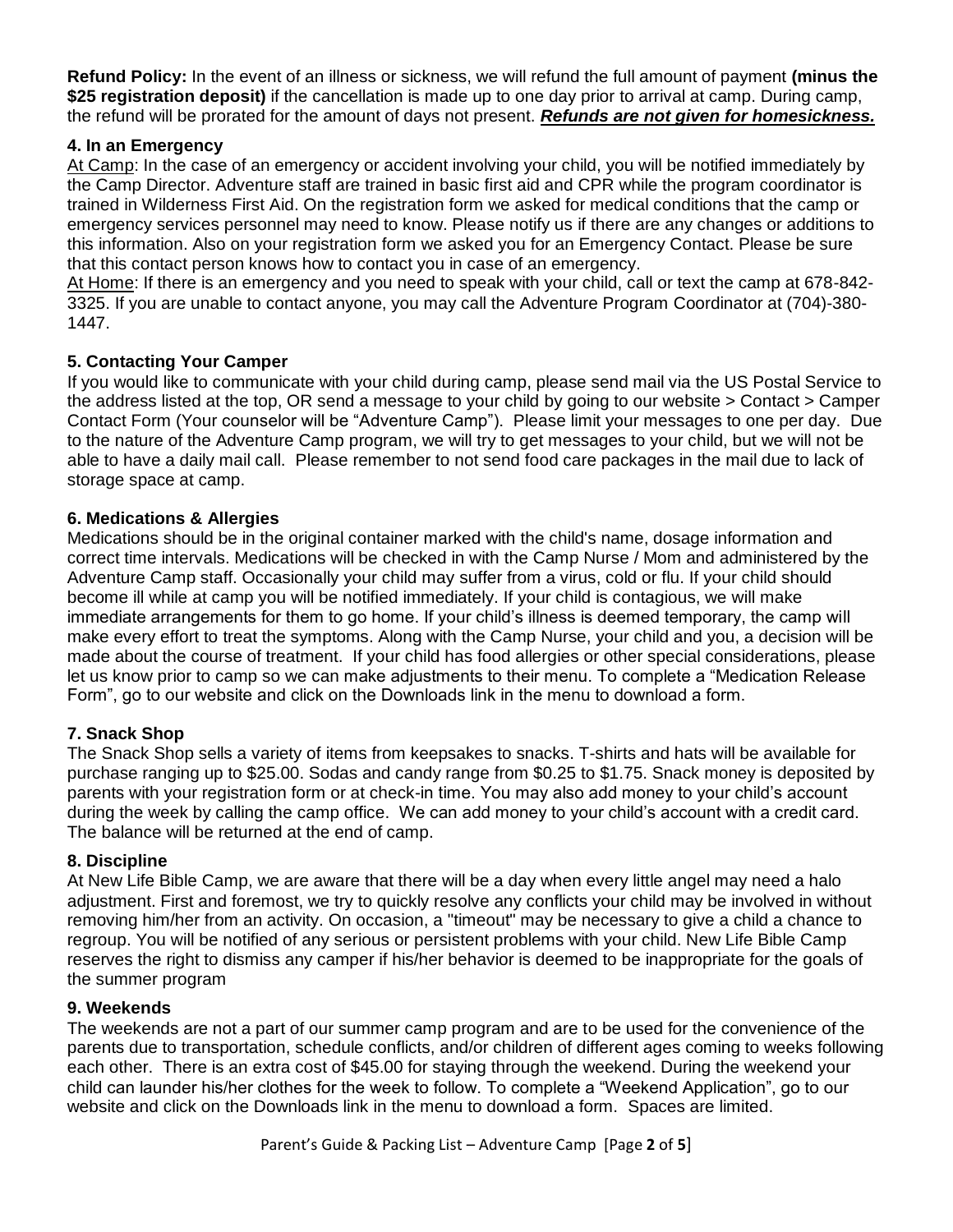## **10. Travel & Directions**

For directions to New Life, please go to our website and find "Directions" under the Info link on the main menu.

## **11. Facilities**

The Adventure Camp site is located on Sugar Hollow Road, 6/10 of a mile from Tar Water Hollow Road on the camp's property. There is a large pavilion that houses the kitchen and dining area, two large platform shelters for sleeping, a large fire pit for cooking and campfires, and a grassy clearing for all types of recreation. There are no electrical outlets for the campers and no running water. There will be outdoor, usable bathrooms, and plenty of drinking water.

Tents & Tarps: While at AC, campers sleep in wooden platform shelters. A foam ground pad or egg crate foam is optional but preferred. Please do not bring any double or queen size cots or mattresses. While off site campers will sleep in small tents or tarp shelters.

#### **12. Activities:**

Daily activities will take place at various locations on and off the camp's property. Adventurous activities can be strenuous so it would be good to get regular physical activity. Your child will appreciate it when they are hiking around camp.

**Note**: If your child is not able to participate in any of the planned AC activities and you did not note this on your child's registration form, please notify us before your child arrives.

**…Continue to PACKING LIST**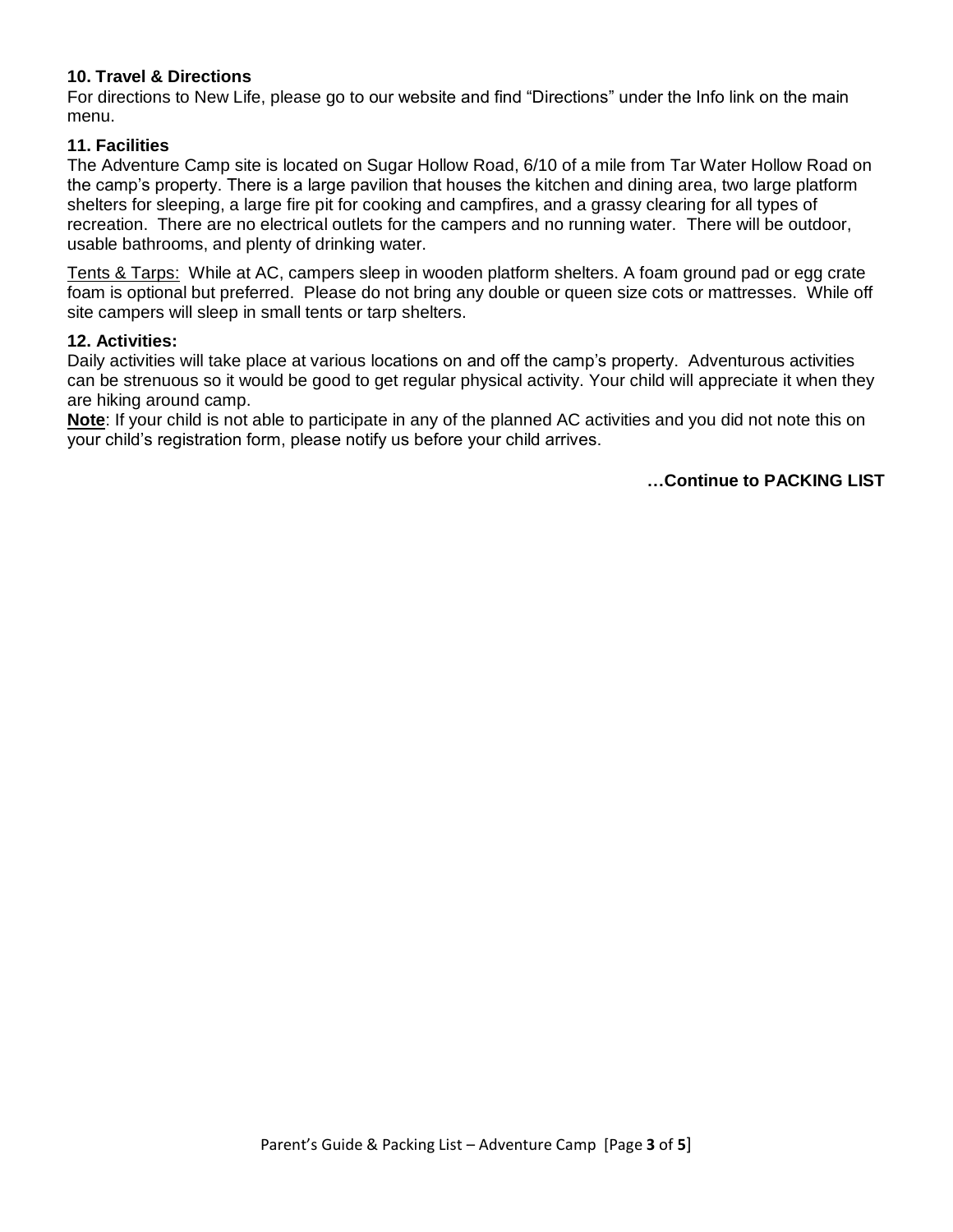# **PACKING LIST**

Packing for AC is very important! Please follow the list below very carefully. If you have any questions, please contact the camp. Keep this form handy and refer to it in preparation for your camp week. Please mark all your belongings with permanent marker so that you leave with the items you came with. Use discretion in packing for your child, care should be taken to ensure all clothing is modest and remember, on the mountain, 'fashion is dead, comfort is king'. At adventure camp belongings are all placed into a backpacking pack so space is limited. Because your child will be carrying his/her pack, the lighter you pack the better.

#### Camping Items

- Small sleeping bag with compression sack (the small and lighter the better!)
- Ground pad or egg crate
- Small stuff sack pillow (NO Full size pillows! If you do not have a small stuff sack pillow a rolled up jacket or fleece works great)
- Backpack rain cover (optional)
- ¨ Hammock
- Backpacking pack (this should be around 40 50 liters) suitcases do not work very well in the woods and also get dirty. New Life will provide your camper with a fully adjustable, internal frame style backpack if needed
- Paracord (optional)

Clothes for a week (non-cotton fabric works best):

¨ 2 Old jeans or pants

¨ 5 T-shirts & 1 long-sleeve t-shirt (include lightweight synthetic short sleeve shirts as synthetic material gives greater warmth and wicks water from the body. These shirts can contain polypropylene or other hydrophobic/wicking fabric.)

¨ 2-3 Modest shorts

¨ Comfortable hiking boots & sneakers **(your child will need two pairs of shoes excluding water shoes)**

¨Water shoes with a heel strap (crocks tend to fall off too easily) these can be anything from old sneakers to Body Glove water shoes

¨ 5-6 Pairs of socks

¨ 1 Sweatshirt/sweater, jacket or fleece (mornings can be quite cold on the mountain)

- 1 Piece Swimsuit
- ¨ Hat and/or bandana
- ¨ Rain jacket or Poncho, rain gear
- ¨Whistle (optional)

Personal Care Items

Soap, Shampoo

- ¨ Comb/brush
- ¨ Toothpaste, Toothbrush, floss
- ¨ Deodorant
- ¨ Other Toiletries
- ¨ Medications in their original container
- ¨Bug repellent (DEET is a must)
- ¨Sunscreen
- ¨ Toilet paper folded in a ziplock bag
- ¨Water Bottle drinking water is very important to have available at all times!
- ¨SMALL towel, SMALL washcloth
- ¨ Hand sanitizer
- ¨Baby wipes (wiping hands clean, also work well for cleaning up)
- ¨ Chapstick
- ¨Wristwatch
- ¨**\*\*Explorer week campers only:**

**They will need a set of clothes that will get EXTREMELY muddy!** This is a set of clothes separate from other clothes used for the week. *They need to be synthetic materials only, NO COTTON including jeans*. This includes synthetic pants, a synthetic long sleeve undershirt, a synthetic shirt, and shoes.

## **Miscellaneous**

¨ Heavy duty trash bags (dirty clothes and waterproofing)

¨ Flashlight and 2 sets of batteries (headlamps work great)

¨Pocket knife or multi-use knife (blade not to exceed 5")

Spending money for off-site trips (ice cream, souvenirs, etc)

¨Bible, notepad, pencil

¨ Glasses strap for those with glasses to keep from losing them in water

¨ Dry bag or ziplock bags to keep important things from getting wet (Bible, etc.).